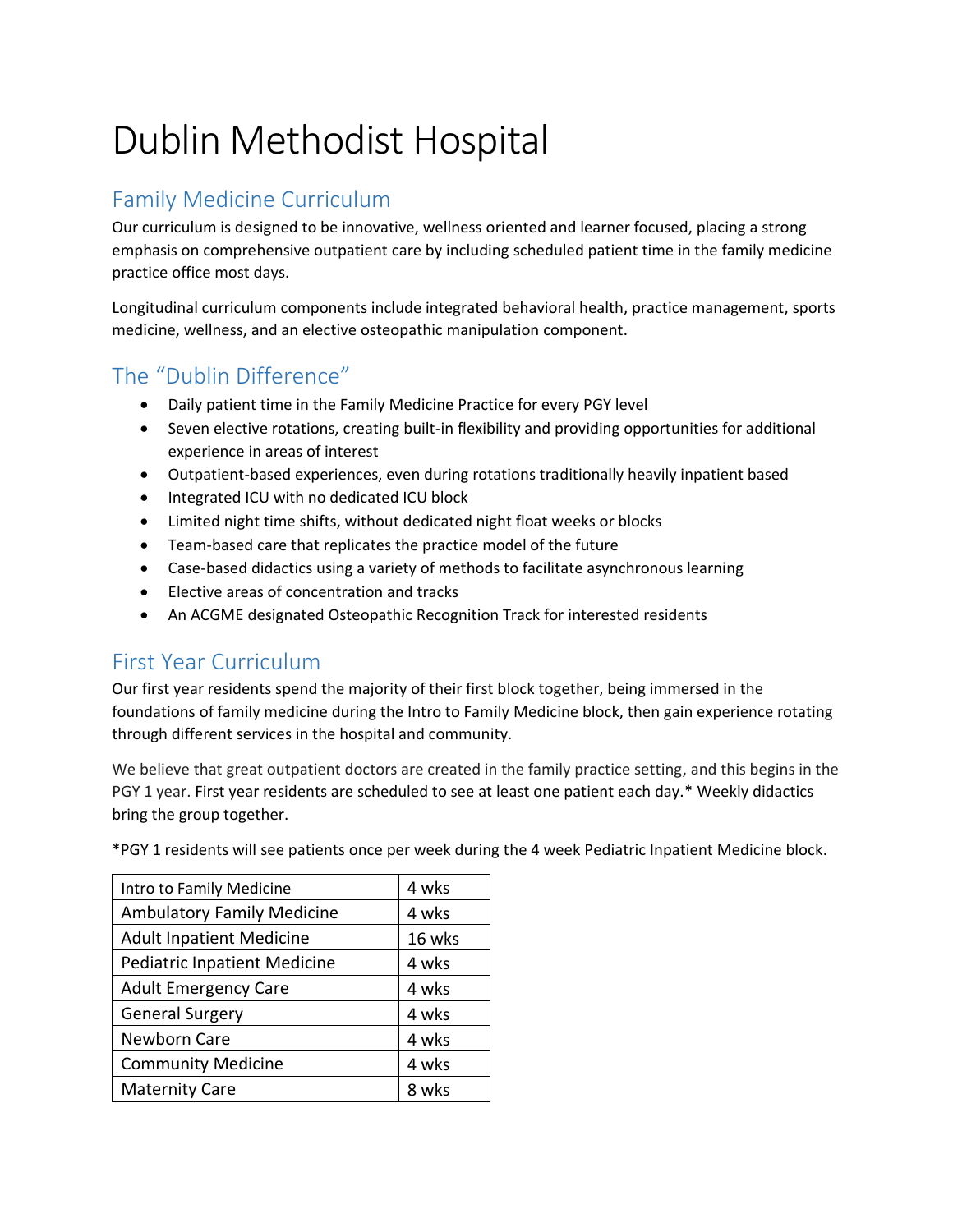## Second Year Curriculum

Our second year residents build upon their knowledge and experience through additional specialty rotations while increasing their daily continuity patient visits. They also serve as supervisory residents during the inpatient medicine months. Elective time provides the opportunity to begin to explore areas of interest.

| <b>Ambulatory Pediatrics</b>      | 4 wks   |
|-----------------------------------|---------|
| <b>Adult Inpatient Medicine</b>   | 4-6 wks |
| <b>Adult Emergency Care</b>       | 4 wks   |
| <b>Behavioral Medicine</b>        | 4 wks   |
| <b>Pediatric Emergency Care</b>   | 4 wks   |
| Dermatology                       | 4 wks   |
| Orthopedics                       | 4 wks   |
| Cardiology                        | 4 wks   |
| Geriatrics/Hospice and Palliative | 4 wks   |
| Medicine                          |         |
| Gynecology                        | 4 wks   |
| Electives                         | 6-8 wks |

# Third Year Curriculum

Third year residents prepare for independent practice by playing an increasing leadership role in the care of their patients and with the interdisciplinary care team. Elective time provides ample opportunity to explore areas of interest.

| <b>Ambulatory Family Medicine</b> | 4 wks  |
|-----------------------------------|--------|
| <b>Adult Inpatient Medicine</b>   | 4 wks  |
| Otolaryngology                    | 2 wks  |
| Ophthalmology                     | 2 wks  |
| Radiology                         | 2 wks  |
| Urology                           | 2 wks  |
| Nephrology                        | 2 wks  |
| <b>Infectious Disease</b>         | 2 wks  |
| Endocrinology                     | 2 wks  |
| Pediatric Subspecialty            | 4 wks  |
| <b>Sports Medicine</b>            | 4 wks  |
| Electives                         | 22 wks |

## Areas of Concentration, Tracks and Longitudinal Curriculum

We are excited about the flexibility we are able to offer through our areas of concentration, tracks and longitudinal curriculum.